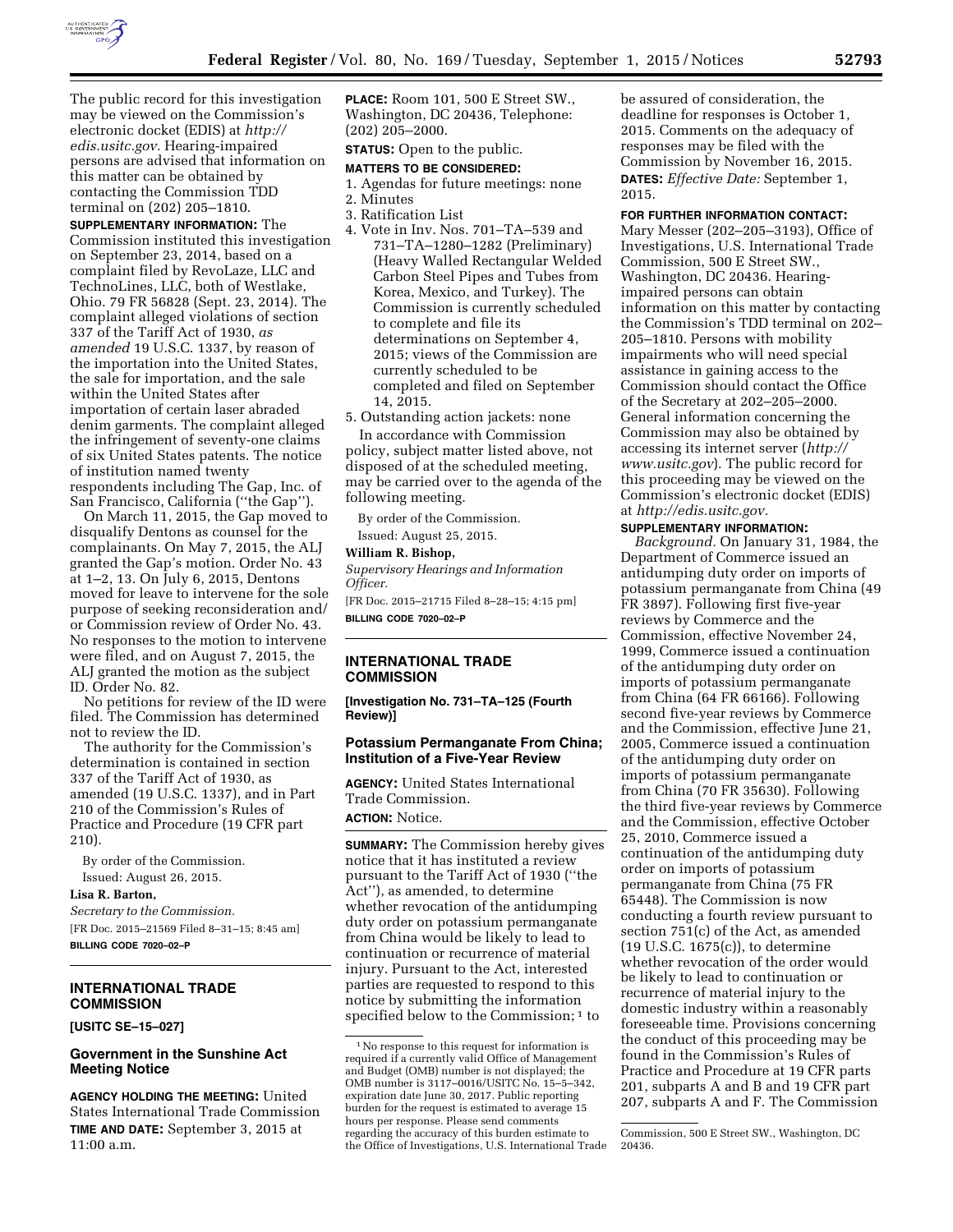will assess the adequacy of interested party responses to this notice of institution to determine whether to conduct a full review or an expedited review. The Commission's determination in any expedited review will be based on the facts available, which may include information provided in response to this notice.

*Definitions.* The following definitions apply to this review:

(1) *Subject Merchandise* is the class or kind of merchandise that is within the scope of the five-year review, as defined by the Department of Commerce.

(2) The *Subject Country* in this review is China.

(3) The *Domestic Like Product* is the domestically produced product or products which are like, or in the absence of like, most similar in characteristics and uses with, the *Subject Merchandise.* In its original determination, its full first five-year review determination, and its expedited second and third five-year review determinations, the Commission defined a single *Domestic Like Product*  as all potassium permanganate, regardless of grade, the same as Commerce's scope.

(4) The *Domestic Industry* is the U.S. producers as a whole of the *Domestic Like Product,* or those producers whose collective output of the *Domestic Like Product* constitutes a major proportion of the total domestic production of the product. In its original determination, its full first five-year review determination, and its expedited second and third five-year determinations, the Commission defined the *Domestic Industry* as all domestic producers of potassium permanganate.

(5) An *Importer* is any person or firm engaged, either directly or through a parent company or subsidiary, in importing the *Subject Merchandise* into the United States from a foreign manufacturer or through its selling agent.

*Participation in the proceeding and public service list.* Persons, including industrial users of the *Subject Merchandise* and, if the merchandise is sold at the retail level, representative consumer organizations, wishing to participate in the proceeding as parties must file an entry of appearance with the Secretary to the Commission, as provided in § 201.11(b)(4) of the Commission's rules, no later than 21 days after publication of this notice in the **Federal Register**. The Secretary will maintain a public service list containing the names and addresses of all persons, or their representatives, who are parties to the proceeding.

Former Commission employees who are seeking to appear in Commission five-year reviews are advised that they may appear in a review even if they participated personally and substantially in the corresponding underlying original investigation or an earlier review of the same underlying investigation. The Commission's designated agency ethics official has advised that a five-year review is not the same particular matter as the underlying original investigation, and a five-year review is not the same particular matter as an earlier review of the same underlying investigation for purposes of 18 U.S.C. 207, the post employment statute for Federal employees, and Commission rule 201.15(b) (19 CFR 201.15(b)), 79 FR 3246 (Jan. 17, 2014), 73 FR 24609 (May 5, 2008). Consequently, former employees are not required to seek Commission approval to appear in a review under Commission rule 19 CFR 201.15, even if the corresponding underlying original investigation or an earlier review of the same underlying investigation was pending when they were Commission employees. For further ethics advice on this matter, contact Carol McCue Verratti, Deputy Agency Ethics Official, at 202–205–3088.

*Limited disclosure of business proprietary information (BPI) under an administrative protective order (APO) and APO service list.* Pursuant to § 207.7(a) of the Commission's rules, the Secretary will make BPI submitted in this proceeding available to authorized applicants under the APO issued in the proceeding, provided that the application is made no later than 21 days after publication of this notice in the **Federal Register**. Authorized applicants must represent interested parties, as defined in 19 U.S.C. 1677(9), who are parties to the proceeding. A separate service list will be maintained by the Secretary for those parties authorized to receive BPI under the APO.

*Certification.* Pursuant to § 207.3 of the Commission's rules, any person submitting information to the Commission in connection with this proceeding must certify that the information is accurate and complete to the best of the submitter's knowledge. In making the certification, the submitter will be deemed to consent, unless otherwise specified, for the Commission, its employees, and contract personnel to use the information provided in any other reviews or investigations of the same or comparable products which the Commission conducts under Title VII of the Act, or in internal audits and

investigations relating to the programs and operations of the Commission pursuant to 5 U.S.C. Appendix 3.

*Written submissions.* Pursuant to section 207.61 of the Commission's rules, each interested party response to this notice must provide the information specified below. The deadline for filing such responses is October 1, 2015. Pursuant to § 207.62(b) of the Commission's rules, eligible parties (as specified in Commission rule 207.62(b)(1)) may also file comments concerning the adequacy of responses to the notice of institution and whether the Commission should conduct an expedited or full review. The deadline for filing such comments is November 16, 2015. All written submissions must conform with the provisions of §§ 201.8 and 207.3 of the Commission's rules and any submissions that contain BPI must also conform with the requirements of §§ 201.6 and 207.7 of the Commission's rules. Please be aware that the Commission's rules with respect to filing have changed. The most recent amendments took effect on July 25, 2014. *See* 79 FR 35920 (June 25, 2014), and the revised Commission Handbook on E-filing, available from the Commission's Web site at *[http://](http://edis.usitc.gov) [edis.usitc.gov.](http://edis.usitc.gov)* Also, in accordance with §§ 201.16(c) and 207.3 of the Commission's rules, each document filed by a party to the proceeding must be served on all other parties to the proceeding (as identified by either the public or APO service list as appropriate), and a certificate of service must accompany the document (if you are not a party to the proceeding you do not need to serve your response).

*Inability to provide requested information.* Pursuant to §§ 207.61(c) of the Commission's rules, any interested party that cannot furnish the information requested by this notice in the requested form and manner shall notify the Commission at the earliest possible time, provide a full explanation of why it cannot provide the requested information, and indicate alternative forms in which it can provide equivalent information. If an interested party does not provide this notification (or the Commission finds the explanation provided in the notification inadequate) and fails to provide a complete response to this notice, the Commission may take an adverse inference against the party pursuant to section 776(b) of the Act (19 U.S.C. 1677e(b)) in making its determination in the review.

*Information To Be Provided in Response to This Notice of Institution:*  As used below, the term ''firm'' includes any related firms.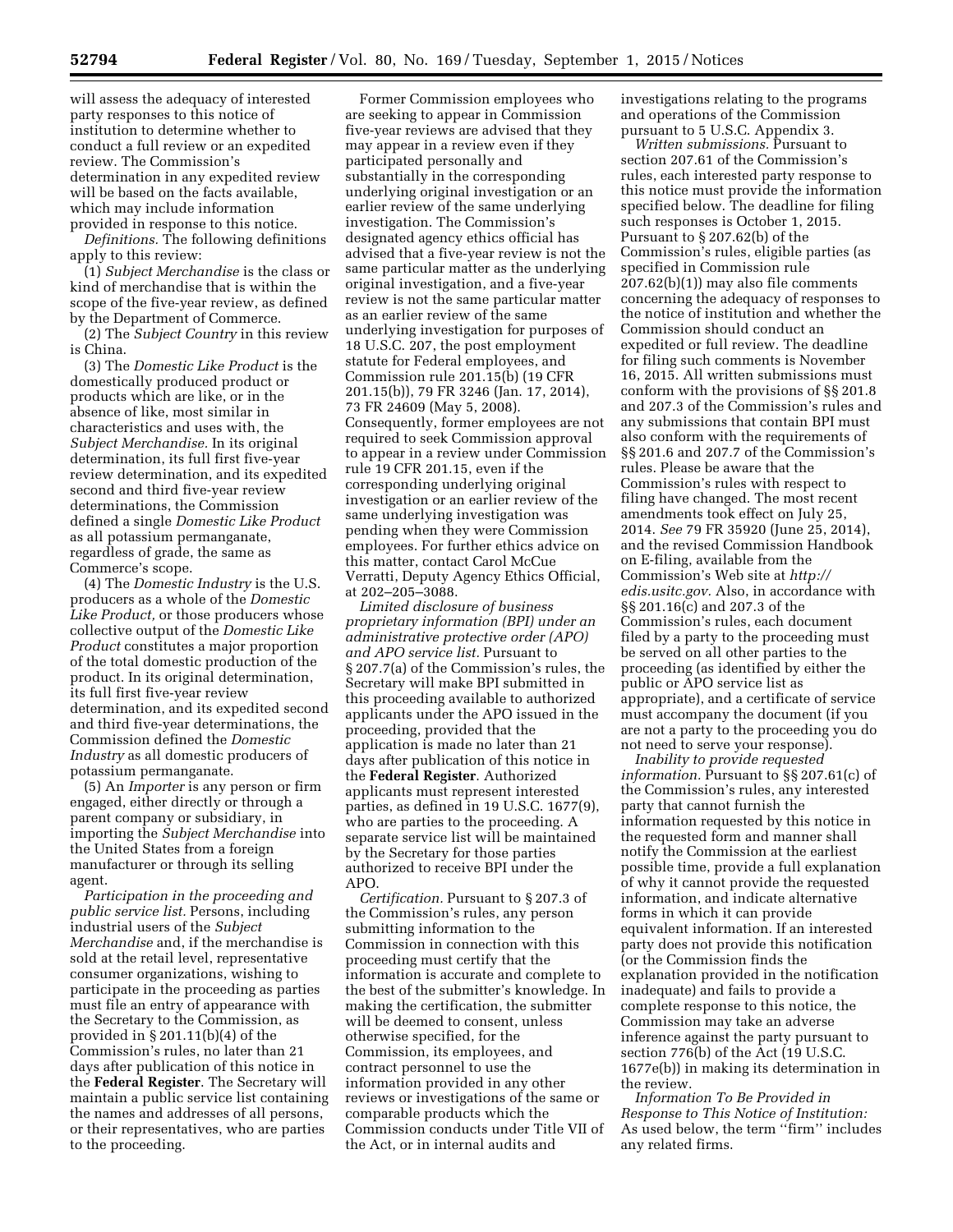(1) The name and address of your firm or entity (including World Wide Web address) and name, telephone number, fax number, and Email address of the certifying official.

(2) A statement indicating whether your firm/entity is a U.S. producer of the *Domestic Like Product,* a U.S. union or worker group, a U.S. importer of the *Subject Merchandise,* a foreign producer or exporter of the *Subject Merchandise,*  a U.S. or foreign trade or business association, or another interested party (including an explanation). If you are a union/worker group or trade/business association, identify the firms in which your workers are employed or which are members of your association.

(3) A statement indicating whether your firm/entity is willing to participate in this proceeding by providing information requested by the Commission.

(4) A statement of the likely effects of the revocation of the antidumping duty order on the *Domestic Industry* in general and/or your firm/entity specifically. In your response, please discuss the various factors specified in section 752(a) of the Act (19 U.S.C. 1675a(a)) including the likely volume of subject imports, likely price effects of subject imports, and likely impact of imports of *Subject Merchandise* on the *Domestic Industry.* 

(5) A list of all known and currently operating U.S. producers of the *Domestic Like Product.* Identify any known related parties and the nature of the relationship as defined in section 771(4)(B) of the Act (19 U.S.C.  $1677(4)(B)$ ).

(6) A list of all known and currently operating U.S. importers of the *Subject Merchandise* and producers of the *Subject Merchandise* in the *Subject Country* that currently export or have exported *Subject Merchandise* to the United States or other countries after 2009.

(7) A list of 3–5 leading purchasers in the U.S. market for the *Domestic Like Product* and the *Subject Merchandise*  (including street address, World Wide Web address, and the name, telephone number, fax number, and Email address of a responsible official at each firm).

(8) A list of known sources of information on national or regional prices for the *Domestic Like Product* or the *Subject Merchandise* in the U.S. or other markets.

(9) If you are a U.S. producer of the *Domestic Like Product,* provide the following information regarding your firm's operations of that product during calendar year 2014, except as noted (report quantity data in pounds and value data in U.S. dollars, f.o.b. plant).

If you are a union/worker group or trade/business association, provide the information, on an aggregate basis, for the firms in which your workers are employed/which are members of your association.

(a) Production (quantity) and, if known, an estimate of the percentage of total U.S. production of the *Domestic Like Product* accounted for by your firm's(s') production;

(b) Capacity (quantity) of your firm to produce the *Domestic Like Product* (*i.e.,*  the level of production that your establishment(s) could reasonably have expected to attain during the year, assuming normal operating conditions (using equipment and machinery in place and ready to operate), normal operating levels (hours per week/weeks per year), time for downtime, maintenance, repair, and cleanup, and a typical or representative product mix);

(c) the quantity and value of U.S. commercial shipments of the *Domestic Like Product* produced in your U.S. plant(s);

(d) the quantity and value of U.S. internal consumption/company transfers of the *Domestic Like Product*  produced in your U.S. plant(s); and

(e) the value of (i) net sales, (ii) cost of goods sold (COGS), (iii) gross profit, (iv) selling, general and administrative (SG&A) expenses, and (v) operating income of the *Domestic Like Product*  produced in your U.S. plant(s) (include both U.S. and export commercial sales, internal consumption, and company transfers) for your most recently completed fiscal year (identify the date on which your fiscal year ends).

(10) If you are a U.S. importer or a trade/business association of U.S. importers of the *Subject Merchandise*  from the *Subject Country,* provide the following information regarding your firm's(s') operations of that product during calendar year 2014 (report quantity data in pounds and value data in U.S. dollars). If you are a trade/ business association, provide the information, on an aggregate basis, for the firms which are members of your association.

(a) The quantity and value (landed, duty-paid but not including antidumping duties) of U.S. imports and, if known, an estimate of the percentage of total U.S. imports of *Subject Merchandise* from the *Subject Country* accounted for by your firm's(s') imports;

(b) the quantity and value (f.o.b. U.S. port, including antidumping duties) of U.S. commercial shipments of *Subject Merchandise* imported from the *Subject Country;* and

(c) the quantity and value (f.o.b. U.S. port, including antidumping duties) of U.S. internal consumption/company transfers of *Subject Merchandise*  imported from the *Subject Country.* 

(11) If you are a producer, an exporter, or a trade/business association of producers or exporters of the *Subject Merchandise* in the *Subject Country,*  provide the following information regarding your firm's(s') operations of that product during calendar year 2014 (report quantity data in pounds and value data in U.S. dollars, landed and duty-paid at the U.S. port but not including antidumping duties). If you are a trade/business association, provide the information, on an aggregate basis, for the firms which are members of your association.

(a) Production (quantity) and, if known, an estimate of the percentage of total production of *Subject Merchandise*  in the *Subject Country* accounted for by your firm's(s') production;

(b) Capacity (quantity) of your firm(s) to produce the *Subject Merchandise* in the *Subject Country* (*i.e.,* the level of production that your establishment(s) could reasonably have expected to attain during the year, assuming normal operating conditions (using equipment and machinery in place and ready to operate), normal operating levels (hours per week/weeks per year), time for downtime, maintenance, repair, and cleanup, and a typical or representative product mix); and

(c) the quantity and value of your firm's(s') exports to the United States of *Subject Merchandise* and, if known, an estimate of the percentage of total exports to the United States of *Subject Merchandise* from the *Subject Country*  accounted for by your firm's(s') exports.

(12) Identify significant changes, if any, in the supply and demand conditions or business cycle for the *Domestic Like Product* that have occurred in the United States or in the market for the *Subject Merchandise* in the *Subject Country* after 2009, and significant changes, if any, that are likely to occur within a reasonably foreseeable time. Supply conditions to consider include technology; production methods; development efforts; ability to increase production (including the shift of production facilities used for other products and the use, cost, or availability of major inputs into production); and factors related to the ability to shift supply among different national markets (including barriers to importation in foreign markets or changes in market demand abroad). Demand conditions to consider include end uses and applications; the existence and availability of substitute